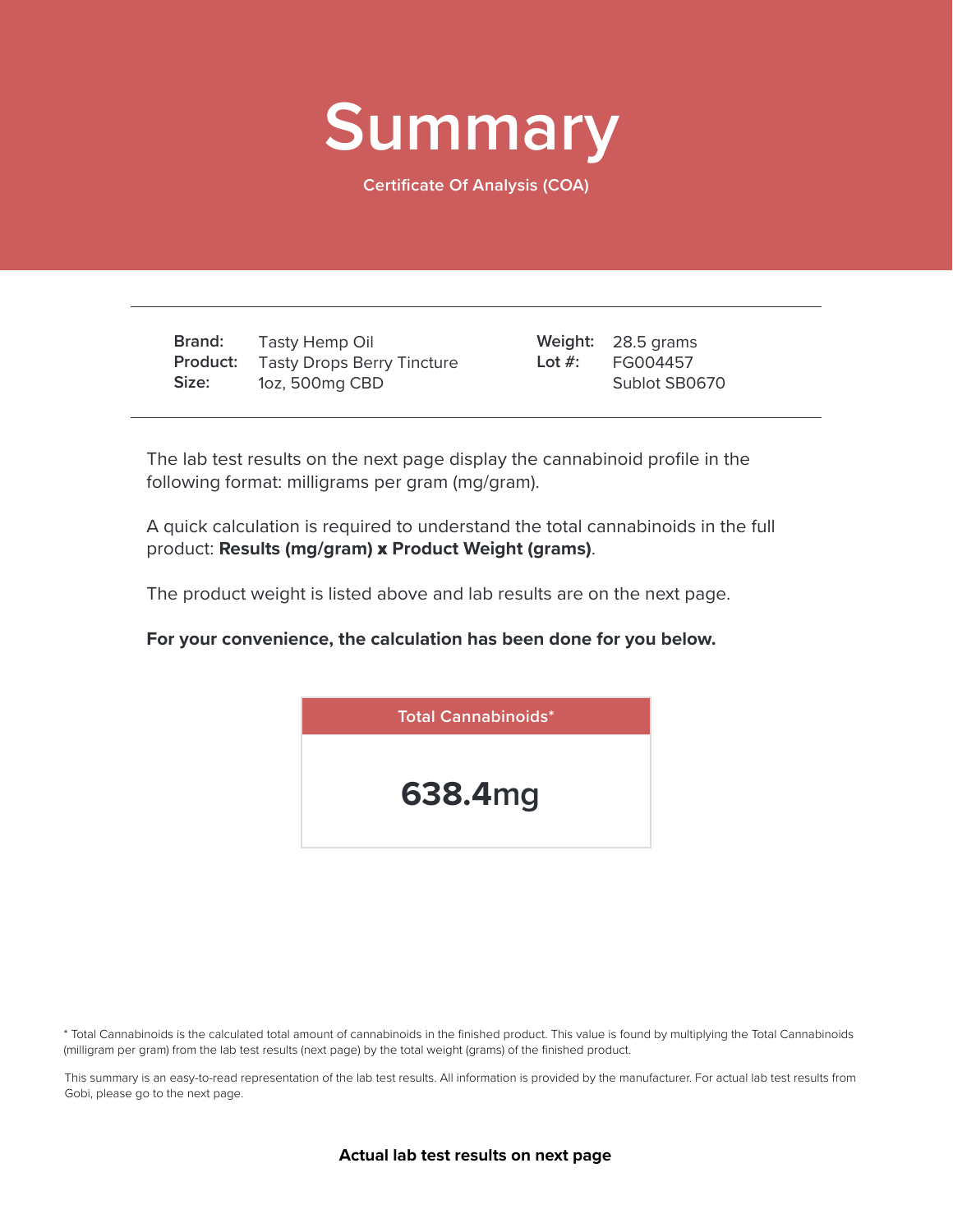## **Gobi Hemp Analytical Report - Certificate of Analysis**



| <b>Manifest:</b>    | 2111150002                              | <b>Test Performed:</b>   | Hemp Lab        |
|---------------------|-----------------------------------------|--------------------------|-----------------|
| Sample Id:          | 1A-GHEMP-2111150002-0002                | <b>Report No:</b>        | P-2111150002-V2 |
| <b>Sample Name:</b> | SB-500-BY-30 - SB0670                   | <b>Receive Date:</b>     | 2021-11-15      |
| <b>Sample Type:</b> | Concentrate                             | <b>Test Date:</b>        | 2021-11-18      |
| <b>Client Id:</b>   | CID-00103                               | <b>Report Date:</b>      | 2021-11-18      |
| Client:             | InHe Manufacturing                      | <b>Sample Condition:</b> | Good            |
| Address:            | 906 Chicago Dr. Jenison, Michigan 49428 | <b>Method Reference:</b> | GH-OP-06        |

#### **Scope**

The content of sixteen cannabinoids was determined by an in-house developed method for solvent extraction followed by High Performance Liquid Chromatography with Diode Array Detection.

| <b>Cannabinoids</b> | <b>Percent</b> | mg/gram   |
|---------------------|----------------|-----------|
| <b>CBDV</b>         | 0.02           | 0.19      |
| CBDA                | 0.57           | 5.66      |
| <b>CBGA</b>         | 0.01           | 0.13      |
| <b>CBG</b>          | 0.04           | 0.39      |
| CBD                 | 1.54           | 15.37     |
| <b>THCV</b>         | <b>ND</b>      | <b>ND</b> |
| <b>CBN</b>          | 0.01           | 0.06      |
| ∆9-THC              | 0.00           | 0.03      |
| <b>CBC</b>          | 0.03           | 0.29      |
| <b>THCA</b>         | 0.01           | 0.06      |
| <b>CBDVA</b>        | <b>ND</b>      | <b>ND</b> |
| <b>THCVA</b>        | <b>ND</b>      | <b>ND</b> |
| <b>CBNA</b>         | T.             | T         |
| $\Delta$ 8-THC      | <b>ND</b>      | <b>ND</b> |
| <b>CBL</b>          | 0.00           | 0.03      |
| <b>CBCA</b>         | 0.02           | 0.19      |

ND - not detected; T - trace; ULOQ - limit of quantitation

| Jin Cesany |
|------------|

### Jon Person Client Relations Manager

This report has been prepared by Gobi Hemp Laboratory exclusively for our Client and their Authorized Representatives. All analytical work is conducted in accordance with a mutually agreed upon scope of work and the terms and conditions as expressed in the Gobi Hemp Laboratory Service Agreement. This report is not to be reproduced in whole or in part without prior written approval. The results shown on this report relate only to the samples submitted to the laboratory. Estimated Uncertainty available upon request. Only cannabinoids included in the table above are ISO/IEC 17025:2017 accredited.



Gobi Hemp ● 3940 Youngfield St. ● ● Wheat Ridge CO 80033 ● **● ISO/IEC 17025:2017 Accredited ●** ● (303) 955-4934 ●



|                           | <b>Percent</b> | mg/gram |
|---------------------------|----------------|---------|
| Total A9-THC              | 0.01           | 0.08    |
| <b>Total CBD</b>          | 2.03           | 20.33   |
| <b>Total CBG</b>          | 0.05           | 0.50    |
| <b>Total Cannabinoids</b> | 2.24           | 22.40   |

Total Δ9-THC =  $Δ9-THC + (THCA × 0.877)$ Total CBD = CBD +  $(CBDA \times 0.877)$ Total CBG =  $CBG + (CBGA \times 0.877)$ 

Laboratory Comments:

2021-11-18

Date